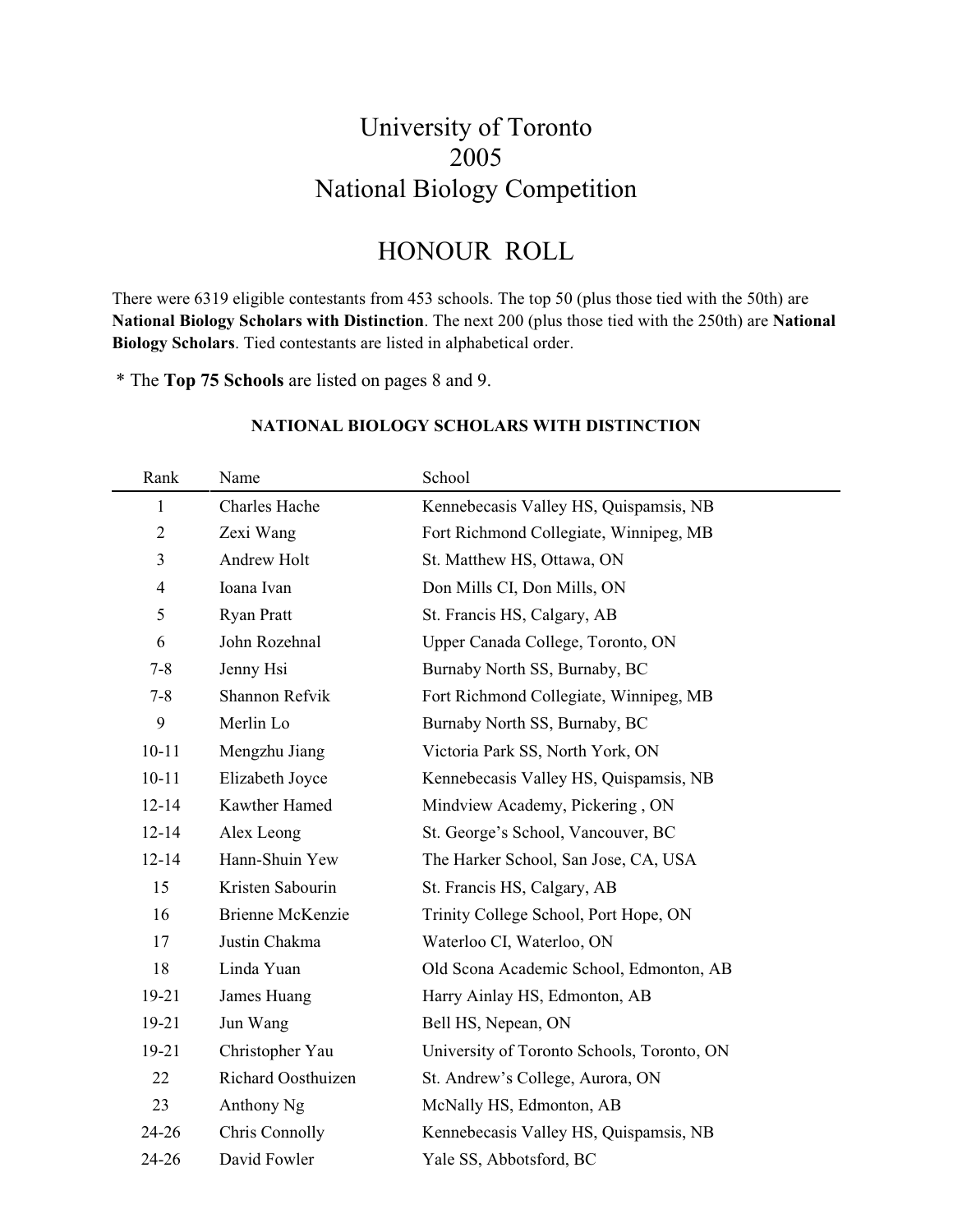| $24 - 26$ | Anahita Safavi-Naini   | University of Toronto Schools, Toronto, ON               |
|-----------|------------------------|----------------------------------------------------------|
| 27-29     | Chris Chapman          | Glendale SS, Hamilton, ON                                |
| 27-29     | Han Sol Kang           | Old Scona Academic School, Edmonton, AB                  |
| 27-29     | Wenxin Xu              | Don Mills CI, Don Mills, ON                              |
| $30 - 31$ | Junie Koay Shi Wen     | Jerudong International School, Brunei Durassalam         |
| $30 - 31$ | Kevan Mehta            | Upper Canada College, Toronto, ON                        |
| $32 - 36$ | Nicodemus Oey          | Ridley College, St. Catharines, ON                       |
| 32-36     | Hyun Jin Shin          | St. John's-Ravenscourt School, Winnipeg, MB              |
| $32 - 36$ | Alan Tseng             | York Mills CI, North York, ON                            |
| $32 - 36$ | Aaron Wong             | The Woodlands SS, Mississauga, ON                        |
| $32 - 36$ | Yucong Zhu             | Bell HS, Nepean, ON                                      |
| $37-41$   | Newton Cho             | Waterloo CI, Waterloo, ON                                |
| $37-41$   | William Chyr           | Crescent School, Willowdale, ON                          |
| $37-41$   | Marian Hettiaratchi    | St. Francis HS, Calgary, AB                              |
| $37-41$   | Adam Lerer             | University of Toronto Schools, Toronto, ON               |
| $37-41$   | Laura Southcott        | Vincent Massey SS, Windsor, ON                           |
| 42-45     | Charles Ho             | Burnaby North SS, Burnaby, BC                            |
| 42-45     | Howard Lam             | Colonel By SS, Gloucester, ON                            |
| 42-45     | Monica Tomas           | Benjamin Franklin International School, Barcelona, Spain |
| 42-45     | Yan Xu                 | Burnaby North SS, Burnaby, BC                            |
| $46 - 55$ | Megan Bagley           | Robert Bateman HS, Burlington, ON                        |
| $46 - 55$ | Adelaide Calbry-Muzyka | Havergal College, Toronto, ON                            |
| $46 - 55$ | Sarah Dungan           | Bayview Glen School, Don Mills, ON                       |
| $46 - 55$ | Abraham Hamed          | Mindview Academy, Pickering, ON                          |
| $46 - 55$ | Bochao Han             | Unionville HS, Unionville, ON                            |
| $46 - 55$ | Felix Hui              | St. Robert Catholic HS, Thornhill, ON                    |
| $46 - 55$ | Claire Mazumdar        | Waterloo CI, Waterloo, ON                                |
| $46 - 55$ | Tiberiu Moga           | Leaside HS, Toronto, ON                                  |
| $46 - 55$ | Yeyao Yu               | Earl of March SS, Kanata, ON                             |
| $46 - 55$ | Zheng Ping Zhu         | Robert Bateman HS, Burlington, ON                        |
|           |                        |                                                          |

### **NATIONAL BIOLOGY SCHOLARS**

| Rank  | Name            | School                                                  |
|-------|-----------------|---------------------------------------------------------|
| 56-63 | Rishik Chandan  | C. W. Jefferys CI, North York, ON                       |
| 56-63 | Tristan De Rond | Mont'Kiara International School, Kuala Lumpur, Malaysia |
| 56-63 | Wei Xi Fan      | Dover Bay SS, Nanaimo, BC                               |
| 56-63 | Jeremy Fong     | St. Ignatius of Loyola Roman Catholic SS, Oakville, ON  |
| 56-63 | Jason Rosenberg | St. John's-Ravenscourt School, Winnipeg, MB             |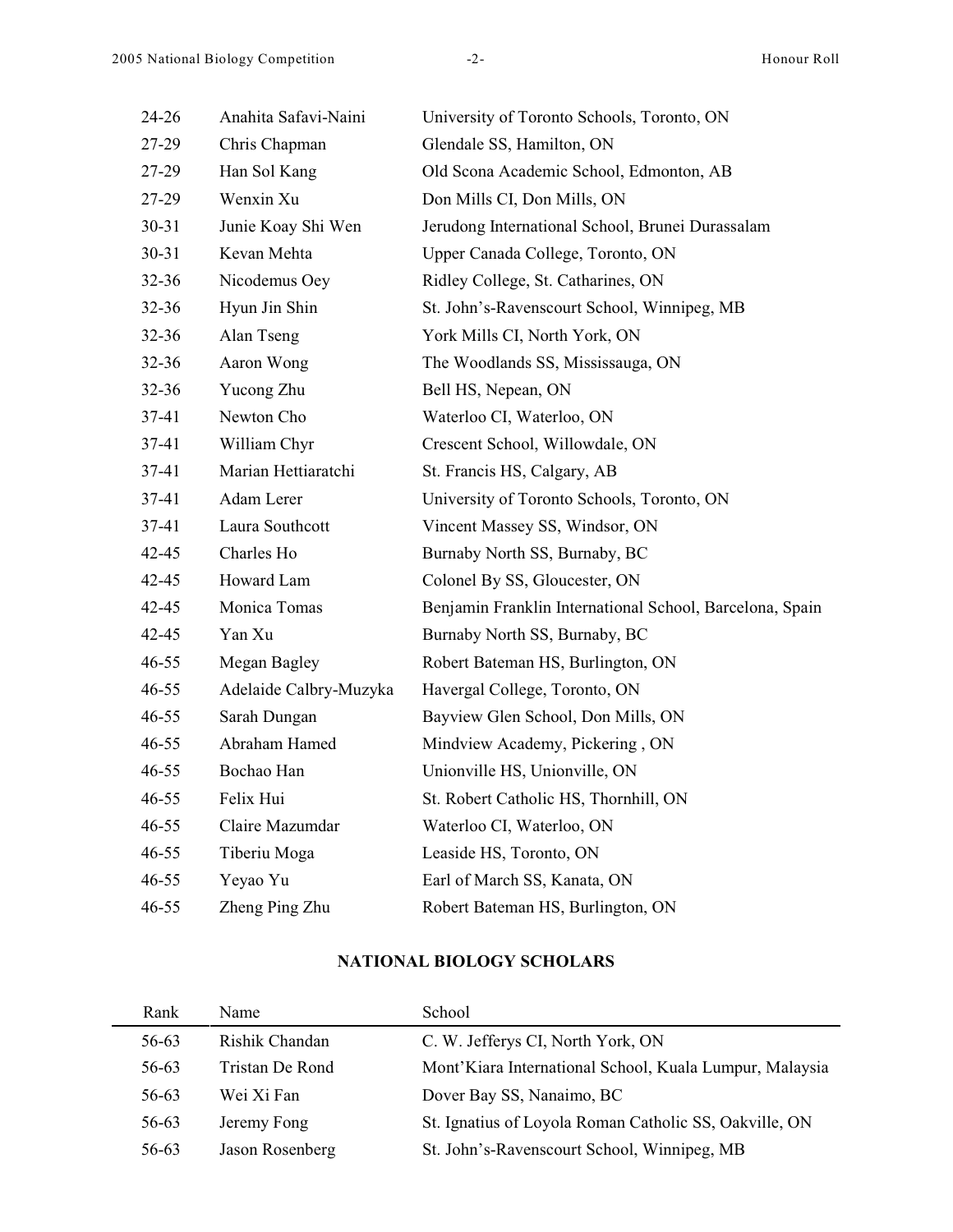| 56-63  | Louisa Shan            | Fort Richmond Collegiate, Winnipeg, MB      |
|--------|------------------------|---------------------------------------------|
| 56-63  | Wilson Wong            | St. George's School, Vancouver, BC          |
| 56-63  | Elizabeth Wu           | William Aberhart HS, Calgary, AB            |
| 64-65  | Anthony Chow           | Brother André Catholic HS, Markham, ON      |
| 64-65  | Aditya Natarajan       | William Lyon MacKenzie CI, North York, ON   |
| 66     | Owen Rosser            | Georgetown DHS, Georgetown, ON              |
| 67     | Mason Lin              | McNally HS, Edmonton, AB                    |
| 68-69  | Phillip Keung          | Thornlea SS, Thornhill, ON                  |
| 68-69  | Malka Wrigley          | Old Scona Academic School, Edmonton, AB     |
| 70-76  | Stephanie Johnson      | Western Canada HS, Calgary, AB              |
| 70-76  | Ali Kazerani           | Waterloo CI, Waterloo, ON                   |
| 70-76  | <b>Emily MacIntosh</b> | Merivale HS, Nepean, ON                     |
| 70-76  | Hannah Mallinson       | Rutland Senior SS, Kelowna, BC              |
| 70-76  | Kuan-Chieh Tseng       | Yale SS, Abbotsford, BC                     |
| 70-76  | Kelvin Yeung           | Albert Campbell CI, Scarborough, ON         |
| 70-76  | Danny Yu               | St. George's School, Vancouver, BC          |
| 77-84  | Courtney Balaz-Munn    | Burnaby Mountain SS, Burnaby, BC            |
| 77-84  | Lia Cerasani           | St. John's-Ravenscourt School, Winnipeg, MB |
| 77-84  | Steven Chen            | McNally HS, Edmonton, AB                    |
| 77-84  | Simon Chu              | Burnaby North SS, Burnaby, BC               |
| 77-84  | Priyanka Hansraj       | Old Scona Academic School, Edmonton, AB     |
| 77-84  | Vicki Komisar          | Western Canada HS, Calgary, AB              |
| 77-84  | Yeqing Lin             | Earl of March SS, Kanata, ON                |
| 77-84  | Ching Sum Ling         | Richmond Hill HS, Richmond Hill, ON         |
| 85-86  | Paul Godin             | Bishop Grandin HS, Calgary, AB              |
| 85-86  | Ben Nearingburg        | Harry Ainlay HS, Edmonton, AB               |
| 87-94  | Tiffany Chan           | Woburn CI, Scarborough, ON                  |
| 87-94  | Lynda Kong             | Fort Richmond Collegiate, Winnipeg, MB      |
| 87-94  | Deidre Ongaro          | Loellen Park SS, Sudbury, ON                |
| 87-94  | Andrew Pylypiak        | Vincent Massey SS, Windsor, ON              |
| 87-94  | Natallia Revinskaya    | Jarvis CI, Toronto, ON                      |
| 87-94  | Yuan Wang              | Northern SS, Toronto, ON                    |
| 87-94  | Jacqueline Wong        | Burnaby North SS, Burnaby, BC               |
| 87-94  | Xiubo Zhang            | A. Y. Jackson SS, North York, ON            |
| 95-100 | Irfan Baig             | Marc Garneau CI, Don Mills, ON              |
| 95-100 | Samantha Choi          | Brentwood College School, Mill Bay, BC      |
| 95-100 | Mark Frederick         | Springbank Community HS, Calgary, AB        |
| 95-100 | Magdalene Lugowski     | Pope John Paul II SS, Scarborough, ON       |
| 95-100 | <b>Richard Wong</b>    | Western Canada HS, Calgary, AB              |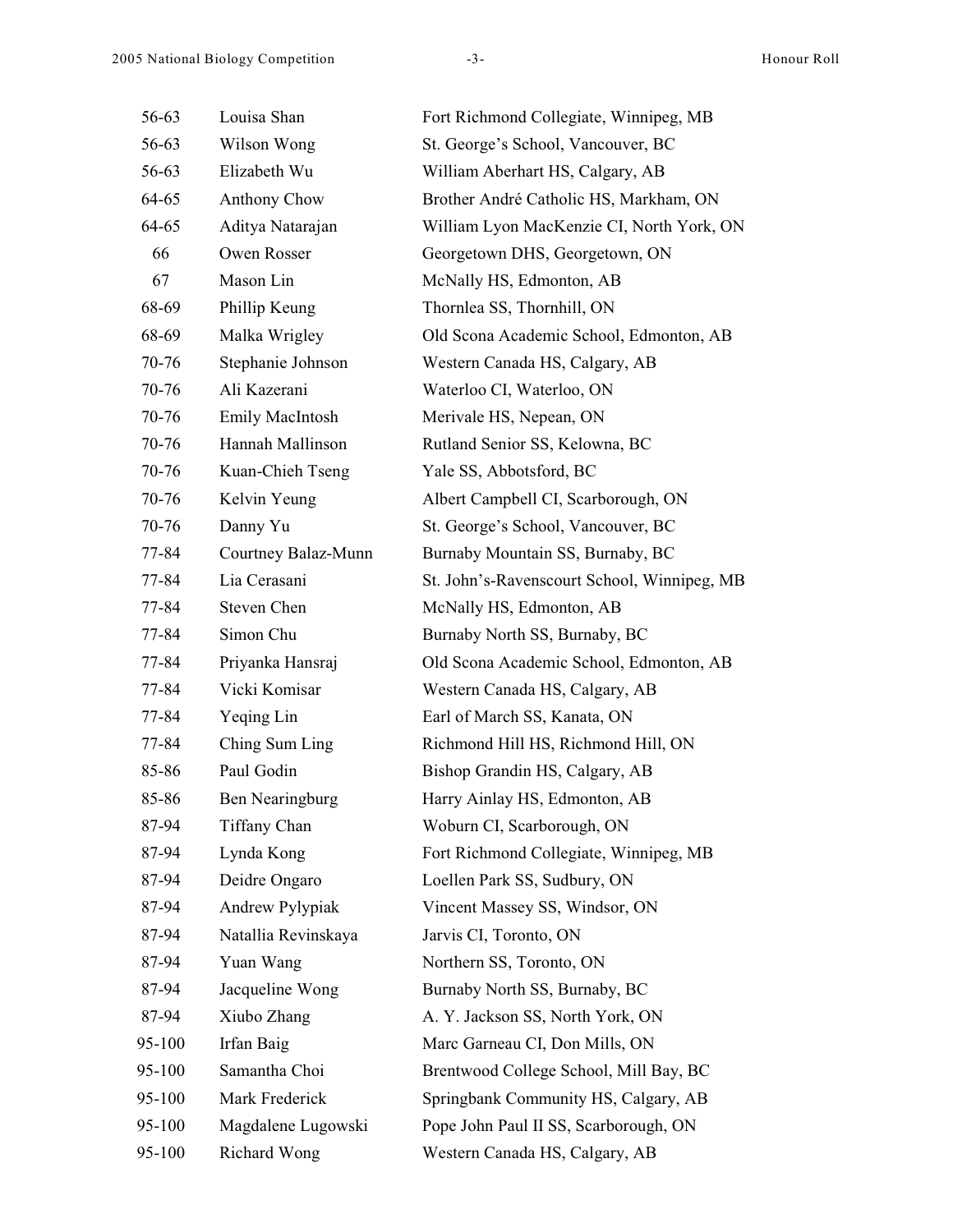| 95-100  | Hang Yin              | Ontario Science Centre Science School, Don Mills, ON  |  |
|---------|-----------------------|-------------------------------------------------------|--|
| 101-106 | <b>Brendan Innes</b>  | Crescent School, Willowdale, ON                       |  |
| 101-106 | Merituuli Kieksi      | St. Michaels University School, Victoria, BC          |  |
| 101-106 | Danko Krstevski       | Port Credit SS, Mississauga, ON                       |  |
| 101-106 | Caileigh Pilmer       | Ridley College, St. Catharines, ON                    |  |
| 101-106 | Jeremy Strasser       | Loellen Park SS, Sudbury, ON                          |  |
| 101-106 | Rixin Wang            | R. H. King Academy, Scarborough, ON                   |  |
| 107-112 | <b>Hilary Ambrose</b> | Western Canada HS, Calgary, AB                        |  |
| 107-112 | Ashley Godbehere      | Port Perry HS, Port Perry, ON                         |  |
| 107-112 | <b>Matthew Prorok</b> | Orchard Park SS, Stoney Creek, ON                     |  |
| 107-112 | Jeffrey Sham          | Thornhill SS, Thornhill, ON                           |  |
| 107-112 | Steven Shao           | Earl of March SS, Kanata, ON                          |  |
| 107-112 | Sally Shi             | Dr. Norman Bethune CI, Scarborough, ON                |  |
| 113-126 | James An              | Marc Garneau CI, Don Mills, ON                        |  |
| 113-126 | Nicholas Bourdakos    | Lawrence Park CI, Toronto, ON                         |  |
| 113-126 | <b>Bradley Cook</b>   | Gordon Bell HS, Winnipeg, MB                          |  |
| 113-126 | Igor Denisov          | Avondale Secondary Alternative School, North York, ON |  |
| 113-126 | Aaron Dixon           | St. George's School, Vancouver, BC                    |  |
| 113-126 | Dylan Johnson         | Western Canada HS, Calgary, AB                        |  |
| 113-126 | Bosco Law             | St. Robert Catholic HS, Thornhill, ON                 |  |
| 113-126 | Lucy Lu               | Marc Garneau CI, Don Mills, ON                        |  |
| 113-126 | Dugan Maynard         | Kingston CVI, Kingston, ON                            |  |
| 113-126 | Alexandra Meikleham   | Dr. E. P. Scarlett HS, Calgary, AB                    |  |
| 113-126 | Nuwan Rajapakse       | St. George's School, Vancouver, BC                    |  |
| 113-126 | Darshana Sen          | Kennebecasis Valley HS, Quispamsis, NB                |  |
| 113-126 | Qing Xu               | Maple HS, Maple, ON                                   |  |
| 113-126 | Qijin Zhou            | Burnaby North SS, Burnaby, BC                         |  |
| 127-129 | Mindy Chow            | Burnaby North SS, Burnaby, BC                         |  |
| 127-129 | Jamie Katz            | Northern SS, Toronto, ON                              |  |
| 127-129 | David Yu              | Fort Richmond Collegiate, Winnipeg, MB                |  |
| 130-141 | Paul Antiperovitch    | Westmount SS, Hamilton, ON                            |  |
| 130-141 | Sohyoung Her          | Vaughan SS, Thornhill, ON                             |  |
| 130-141 | Justin Lau            | Dr. G. W. Williams SS, Aurora, ON                     |  |
| 130-141 | Natalie Melton        | Port Arthur CI, Thunder Bay, ON                       |  |
| 130-141 | Miao Qi               | Harry Ainlay HS, Edmonton, AB                         |  |
| 130-141 | Cayde Ritchie         | St. George's School, Vancouver, BC                    |  |
| 130-141 | Nikate Singh          | University of Toronto Schools, Toronto, ON            |  |
| 130-141 | Anthony Tulai         | Lisgar CI, Ottawa, ON                                 |  |
| 130-141 | Allan Williamson      | St. Francis Xavier SS, Mississauga, ON                |  |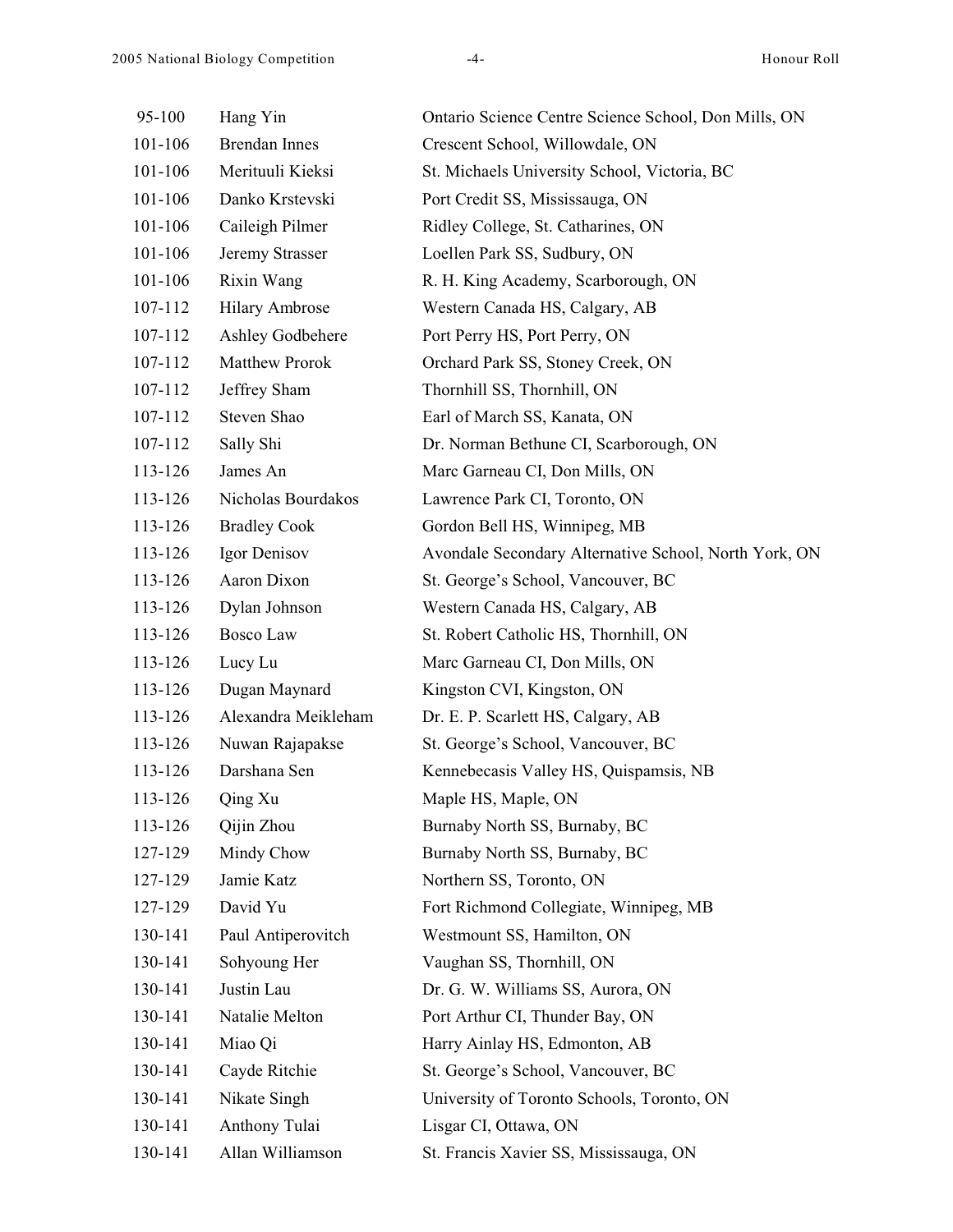| 130-141 | Janel Willms         | St. Michaels University School, Victoria, BC      |
|---------|----------------------|---------------------------------------------------|
| 130-141 | Yuan Zhou            | Don Mills CI, Don Mills, ON                       |
| 130-141 | Kai Zhu              | Jarvis CI, Toronto, ON                            |
| 142-152 | Arthur Ching         | Don Mills CI, Don Mills, ON                       |
| 142-152 | Michael Finley       | Upper Canada College, Toronto, ON                 |
| 142-152 | Iva Halacheva        | Pope John Paul II SS, Scarborough, ON             |
| 142-152 | Alexander Hong       | St. George's School, Vancouver, BC                |
| 142-152 | Alan Lam Jit Kheng   | Sekolah Menengah Sayyidina Ali, Brunei Durassalam |
| 142-152 | Jeffrey Mo           | William Aberhart HS, Calgary, AB                  |
| 142-152 | Yuan Qi              | London Central SS, London, ON                     |
| 142-152 | Anna Sintsova        | Northview Heights SS, Toronto, ON                 |
| 142-152 | Mary Toews           | Bishop Grandin HS, Calgary, AB                    |
| 142-152 | Shelly Wang          | Waterloo CI, Waterloo, ON                         |
| 142-152 | Boyang Zhang         | Lisgar CI, Ottawa, ON                             |
| 153-166 | Tim Carter           | Centennial CVI, Guelph, ON                        |
| 153-166 | Navraj Chima         | St. Michaels University School, Victoria, BC      |
| 153-166 | Kevin Davis          | Vaughan SS, Thornhill, ON                         |
| 153-166 | Mark Horsman         | Merivale HS, Nepean, ON                           |
| 153-166 | Tian Yu Liu          | Lisgar CI, Ottawa, ON                             |
| 153-166 | Xiaohu Liu           | Centennial CVI, Guelph, ON                        |
| 153-166 | John MacMillan       | Robert Bateman HS, Burlington, ON                 |
| 153-166 | Eric Monkman         | Oakville Trafalgar HS, Oakville, ON               |
| 153-166 | Adam Pankalla        | Western Canada HS, Calgary, AB                    |
| 153-166 | Diandian Peng        | Richmond Hill HS, Richmond Hill, ON               |
| 153-166 | Maria Sokolova       | Burnaby South SS, Burnaby, BC                     |
| 153-166 | Antonio Sou          | Dr. Norman Bethune CI, Scarborough, ON            |
| 153-166 | Xiaodi Wu            | University of Toronto Schools, Toronto, ON        |
| 153-166 | Lantian Zhou         | Georges Vanier SS, North York, ON                 |
| 167-180 | Joshua Borys         | Martingrove CI, Etobicoke, ON                     |
| 167-180 | Chen Chen            | Fort Richmond Collegiate, Winnipeg, MB            |
| 167-180 | Raphaelle Descoteaux | Thomas Aquinas HS, Kenora, ON                     |
| 167-180 | Jonathan Fan         | St. George's School, Vancouver, BC                |
| 167-180 | Deep Guha            | University of Toronto Schools, Toronto, ON        |
| 167-180 | Jeremy Hanson Finger | St. Michaels University School, Victoria, BC      |
| 167-180 | Soheil Jamshidi      | Barton SS, Hamilton, ON                           |
| 167-180 | <b>Steve Kang</b>    | Victoria Park SS, North York, ON                  |
| 167-180 | Kangcheng Li         | York Mills CI, North York, ON                     |
| 167-180 | Samantha Ling        | Holy Trinity Catholic HS, Kanata, ON              |
| 167-180 | Matthew McIntosh     | St. Andrew's College, Aurora, ON                  |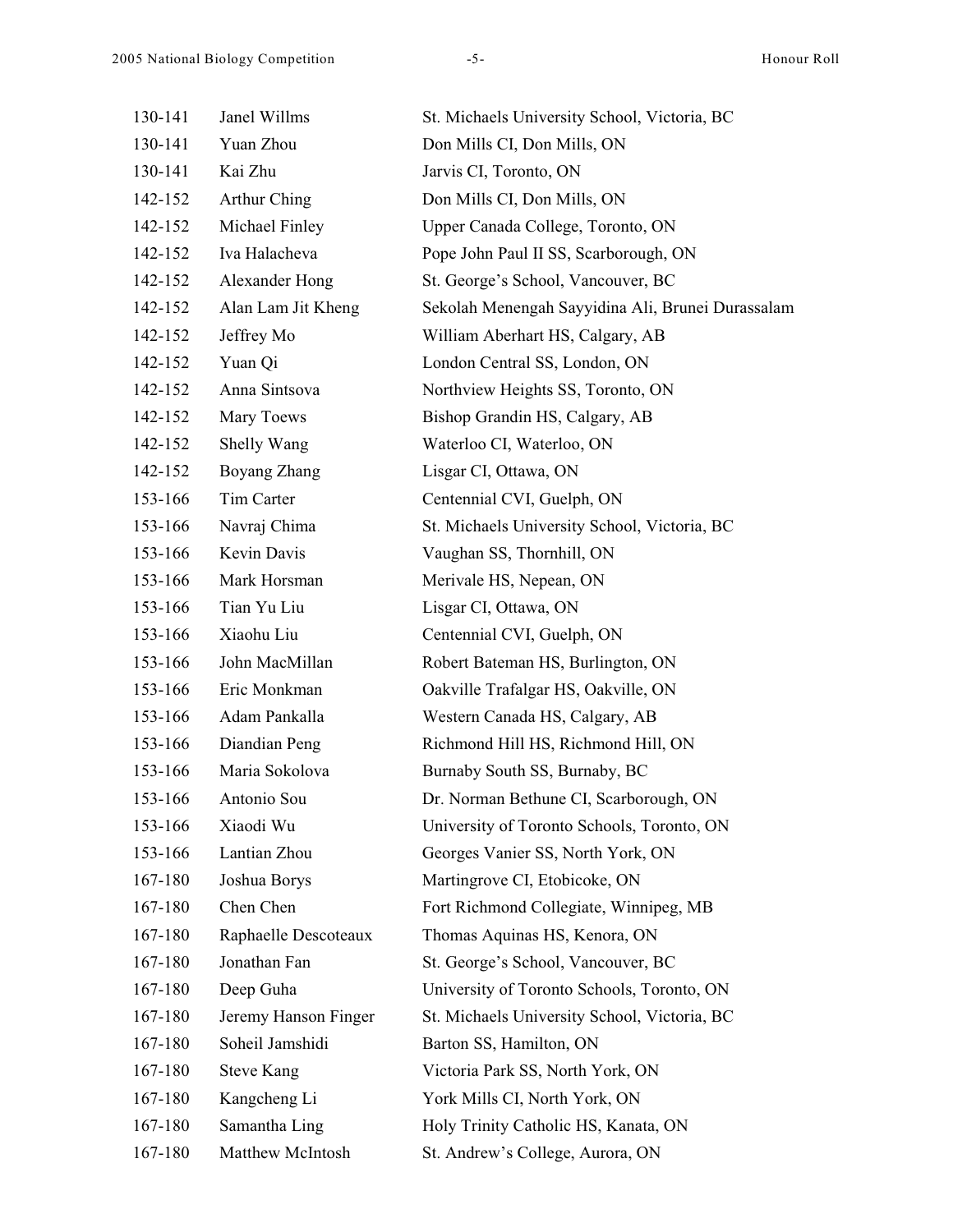| 167-180 | Quinn Pinco-Hartman      | St. John HS, St. John, NB                         |
|---------|--------------------------|---------------------------------------------------|
| 167-180 | Loheetha Ragupathi       | Woburn CI, Scarborough, ON                        |
| 167-180 | Andriy Sergeyev          | Northview Heights SS, Toronto, ON                 |
| 181-185 | David Bartfai            | Vaughan Road Academy, Toronto, ON                 |
| 181-185 | Benjamin Kwan            | Vincent Massey SS, Windsor, ON                    |
| 181-185 | Kenneth Rogers           | Bracebridge and Muskoka Lakes SS, Bracebridge, ON |
| 181-185 | Erik Singendonk          | John G. Diefenbaker HS, Calgary, AB               |
| 181-185 | Justin Zhu               | Albert Campbell CI, Scarborough, ON               |
| 186-197 | Paul DiNardo             | Richmond Hill HS, Richmond Hill, ON               |
| 186-197 | Michele Duval            | Old Scona Academic School, Edmonton, AB           |
| 186-197 | Toby Fan                 | St. George's School, Vancouver, BC                |
| 186-197 | Jing Ge                  | Old Scona Academic School, Edmonton, AB           |
| 186-197 | Jeff Hepburn             | Sir Frederick Banting SS, London, ON              |
| 186-197 | Jenny Hu                 | Burnaby North SS, Burnaby, BC                     |
| 186-197 | Ben Lin                  | William Aberhart HS, Calgary, AB                  |
| 186-197 | Peter Lobsinger          | Twin Lakes SS, Orillia, ON                        |
| 186-197 | Simon Malcolm            | Sir Winston Churchill CVI, Thunder Bay, ON        |
| 186-197 | Michael Plante-Ajah      | Gloucester HS, Gloucester, ON                     |
| 186-197 | Matthew Prekupec         | St. Thomas of Villanova SS, Lasalle, ON           |
| 186-197 | Lavarnan Sivanathan      | Albert Campbell CI, Scarborough, ON               |
| 198-214 | Michael Chong            | McNally HS, Edmonton, AB                          |
| 198-214 | Silvia Deng              | Stephen Leacock CI, Scarborough, ON               |
| 198-214 | <b>Brent Gilliard</b>    | North Lambton SS, Forest, ON                      |
| 198-214 | Aaron Hackett            | St. Mary's Catholic SS, Hamilton, ON              |
| 198-214 | Zehra Jaffer             | Thornlea SS, Thornhill, ON                        |
| 198-214 | Adrian Lee               | River East Collegiate, Winnipeg, MB               |
| 198-214 | Aleksandr Lyakishev      | Leaside HS, Toronto, ON                           |
| 198-214 | Owen Melville            | Northern SS, Toronto, ON                          |
| 198-214 | John Moyer               | St. Michael's College School, Toronto, ON         |
| 198-214 | Nisanthini Ravichandiran | Woburn CI, Scarborough, ON                        |
| 198-214 | Jonathan Reich           | Lindsay Turber Comprehensive HS, Red Deer, AB     |
| 198-214 | Nicholas Santwris        | Kennebecasis Valley HS, Quispamsis, NB            |
| 198-214 | Kelly Torrens            | Bayview Glen School, Don Mills, ON                |
| 198-214 | Samantha Wang            | Burnaby North SS, Burnaby, BC                     |
| 198-214 | Zhiyuan Wang             | The Woodlands SS, Mississauga, ON                 |
| 198-214 | Rani Yeung               | University of Toronto Schools, Toronto, ON        |
| 198-214 | Shawkat Zaman            | York Memorial CI, Scarborough, ON                 |
| 215-232 | <b>Burke Adams</b>       | London Central SS, London, ON                     |
| 215-232 | Mashriq Alganabi         | Richmond Hill HS, Richmond Hill, ON               |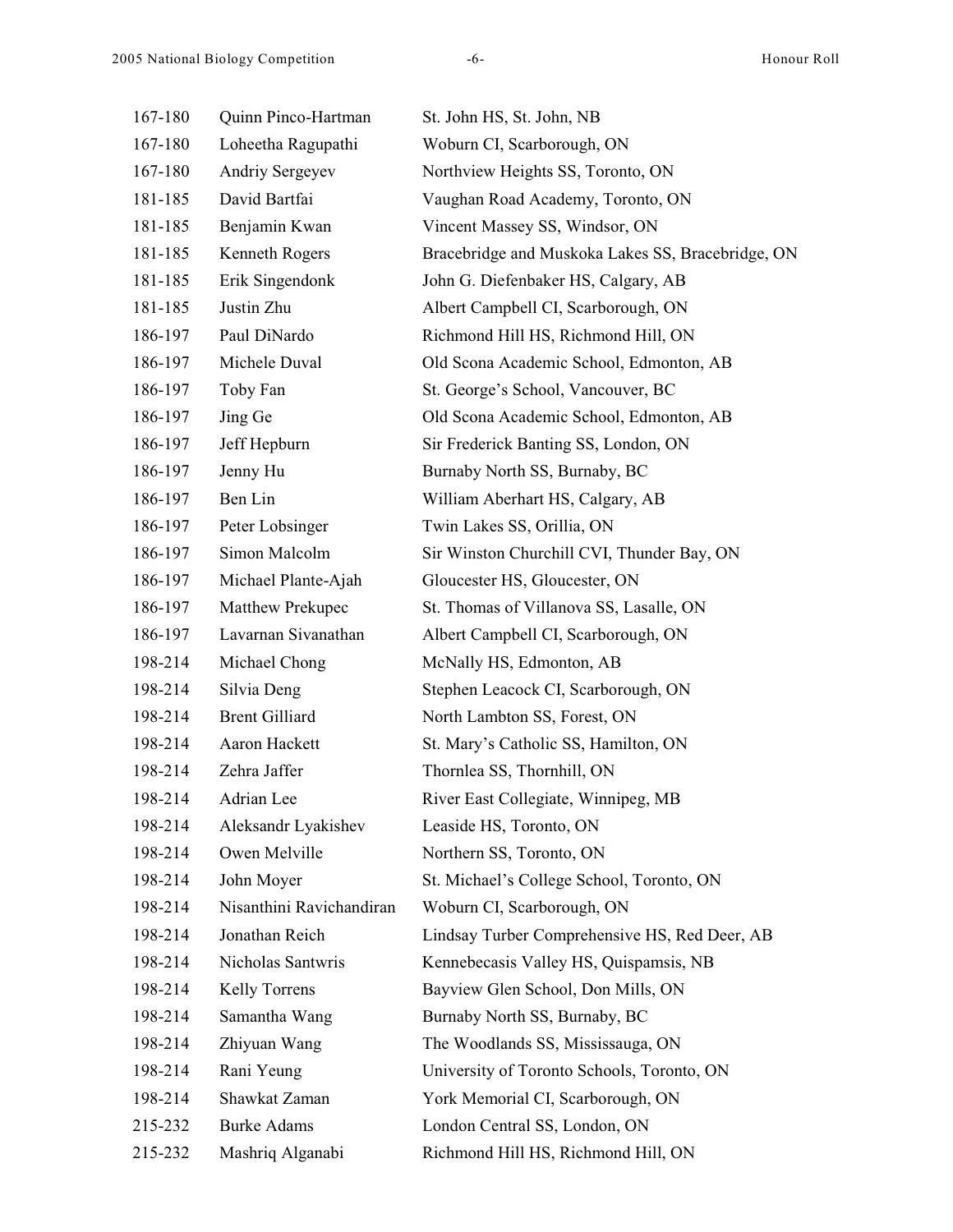| 215-232 | Fang Bo Jun           | Maktab Sains Paduka Seri Begawan Sultan, Brunei |
|---------|-----------------------|-------------------------------------------------|
| 215-232 | Jeremy Brammer        | Colonel By SS, Gloucester, ON                   |
| 215-232 | Brandon Chan lee      | William Lyon MacKenzie CI, North York, ON       |
| 215-232 | Yana Eglit            | Pickering College, Newmarket, ON                |
| 215-232 | Alexandra Haagaard    | Port Perry HS, Port Perry, ON                   |
| 215-232 | Mingyu Huang          | Don Mills CI, Don Mills, ON                     |
| 215-232 | Peng Liu              | Lisgar CI, Ottawa, ON                           |
| 215-232 | Madeleine Mant        | Old Scona Academic School, Edmonton, AB         |
| 215-232 | Liam Mazer            | Malvern CI, Toronto, ON                         |
| 215-232 | Jie Min               | Don Mills CI, Don Mills, ON                     |
| 215-232 | David Luke Oates      | London Central SS, London, ON                   |
| 215-232 | Lee Poteck            | Crescent School, Willowdale, ON                 |
| 215-232 | Derek Przybycien      | Cawthra Park SS, Mississauga, ON                |
| 215-232 | Ryan Sammon           | Bishop Smith Catholic HS, Pembroke, ON          |
| 215-232 | Adam Tasca            | Lisgar CI, Ottawa, ON                           |
| 215-232 | Jonathan Wong         | Crescent School, Willowdale, ON                 |
| 233-245 | <b>Andrew Cormier</b> | General Amherst HS, Amherstburg, ON             |
| 233-245 | Parth Dave            | Marc Garneau CI, Don Mills, ON                  |
| 233-245 | Graham Hendra         | Northern SS, Toronto, ON                        |
| 233-245 | Alexander Ip          | Agincourt CI, Agincourt, ON                     |
| 233-245 | Omar Iqbal            | Marc Garneau CI, Don Mills, ON                  |
| 233-245 | Olga Karpovych        | York Memorial CI, Scarborough, ON               |
| 233-245 | Volodymyr Kyreyev     | Archbishop Romero Catholic HS, Toronto, ON      |
| 233-245 | Kevin Mills           | Northern SS, Toronto, ON                        |
| 233-245 | Pranavi Ravichandran  | Woburn CI, Scarborough, ON                      |
| 233-245 | Matthew Read          | Rockway Mennonite Collegiate, Kitchener, ON     |
| 233-245 | Alison Smeaton        | St. Robert Catholic HS, Thornhill, ON           |
| 233-245 | Rachel Weiner         | Mentor College, Mississauga, ON                 |
| 233-245 | Ian Wu                | Woodbridge College, Woodbridge, ON              |
| 246-264 | Nicholle Charette     | Brentwood College School, Mill Bay, BC          |
| 246-264 | Amy Cheuk             | Harry Ainlay HS, Edmonton, AB                   |
| 246-264 | Arthur Chow           | R. H. King Academy, Scarborough, ON             |
| 246-264 | Wing Kin Chow         | Bronte College of Canada, Mississauga, ON       |
| 246-264 | Alanna Cluff          | Port Perry HS, Port Perry, ON                   |
| 246-264 | Dinesh Devathasan     | Sentinel SS, West Vancouver, BC                 |
| 246-264 | Janie Dubman          | Cariboo Hill SS, Burnaby, BC                    |
| 246-264 | Aubrey Fowler         | Rutland Senior SS, Kelowna, BC                  |
| 246-264 | Titus Hou             | St. George's School, Vancouver, BC              |
| 246-264 | Vincent Kong          | Sinclair SS, Whitby, ON                         |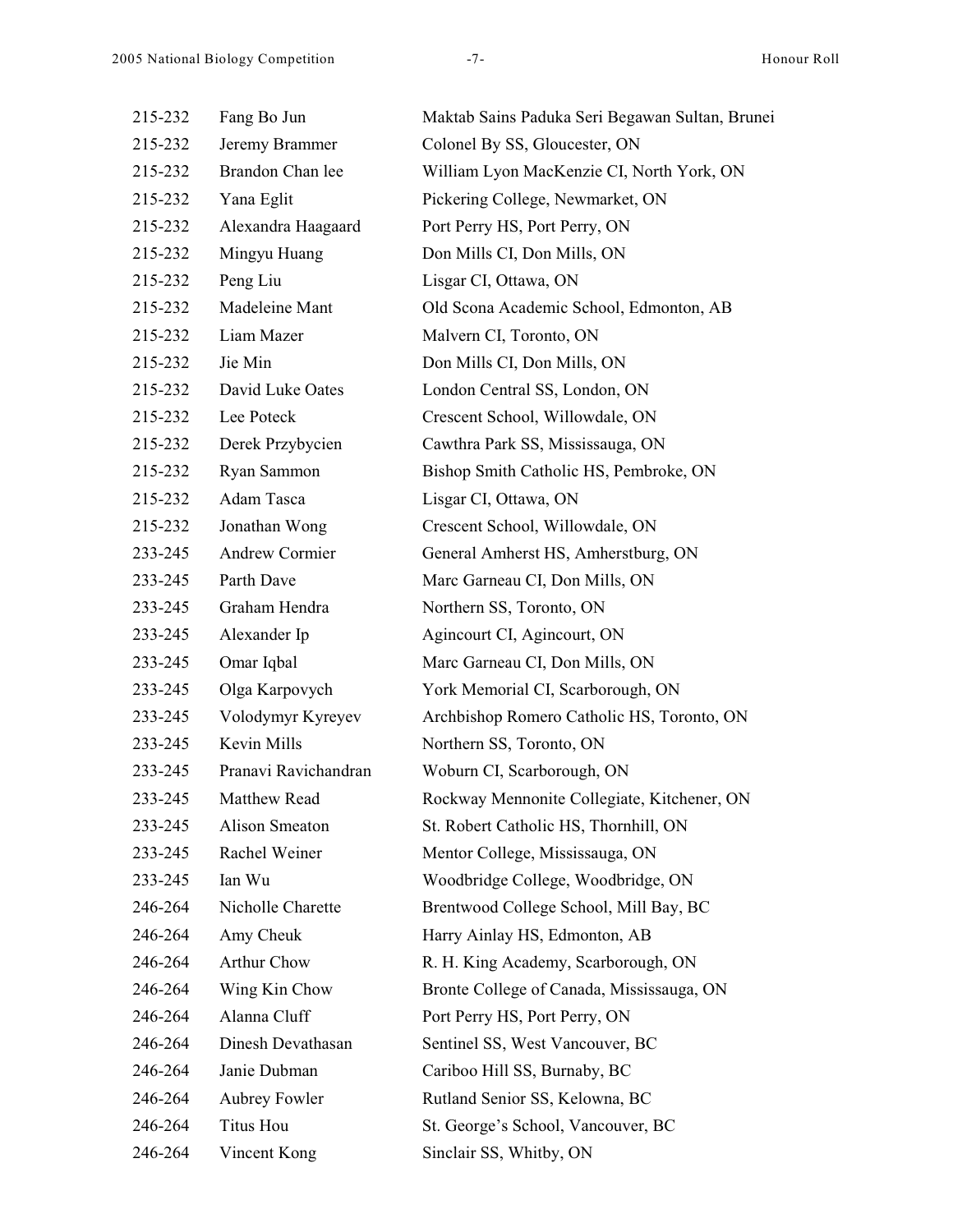| 246-264 | Rahul Mohan             | Vaughan SS, Thornhill, ON                     |
|---------|-------------------------|-----------------------------------------------|
| 246-264 | <b>Bradley Morris</b>   | Hillfield Strathallan College, Hamilton, ON   |
| 246-264 | Anna Pitoniak           | Brentwood College School, Mill Bay, BC        |
| 246-264 | Peter Salton Kent       | Rutland Senior SS, Kelowna, BC                |
| 246-264 | Frances Wen             | Albert Campbell CI, Scarborough, ON           |
| 246-264 | <b>Anthony Williams</b> | Lindsay Turber Comprehensive HS, Red Deer, AB |
| 246-264 | Anjie Yang              | William Lyon MacKenzie CI, North York, ON     |
| 246-264 | Brian Yu                | Old Scona Academic School, Edmonton, AB       |
| 246-264 | Amy Zhang               | William Lyon MacKenzie CI, North York, ON     |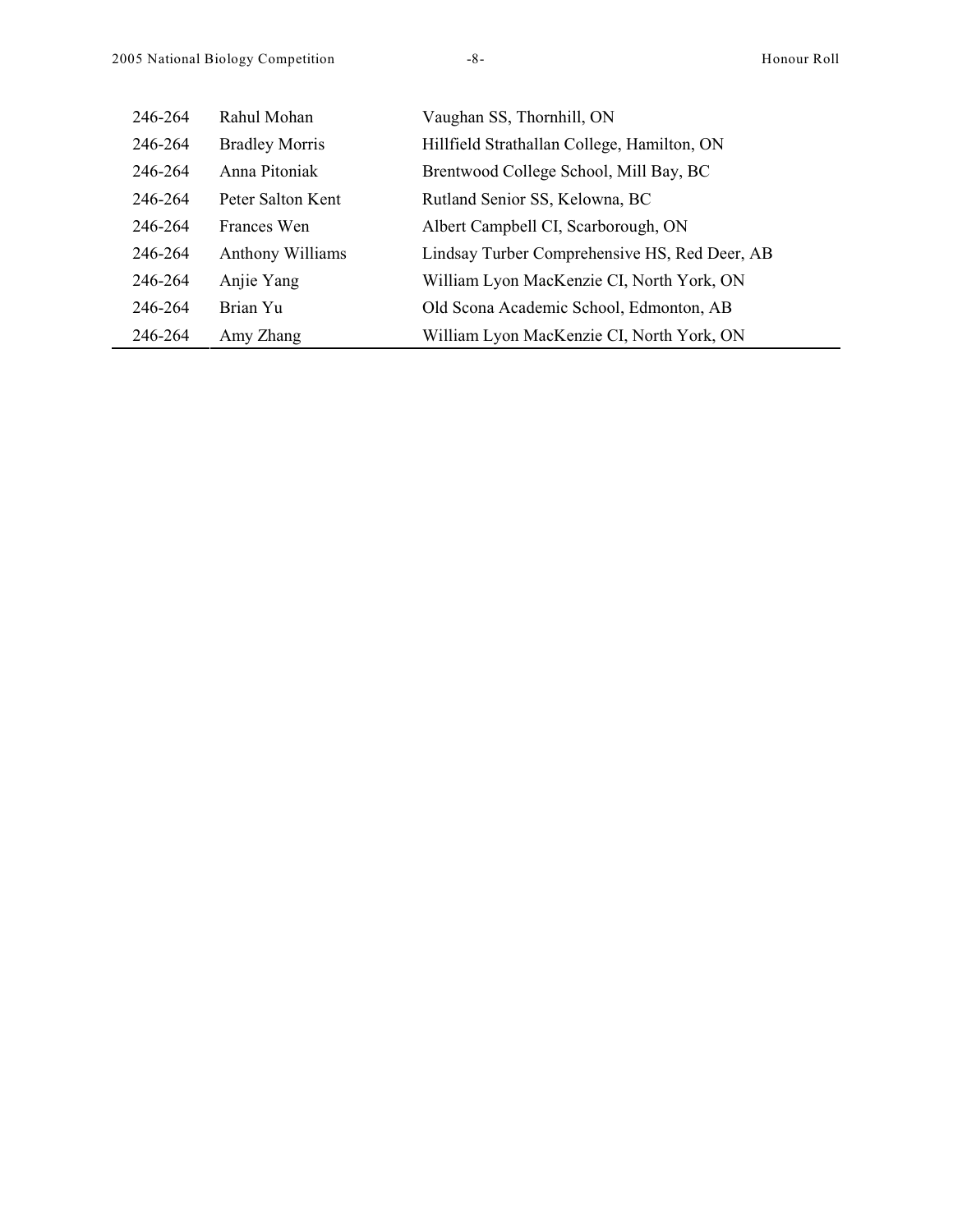## University of Toronto 2005 National Biology Competition

# TOP 75 SCHOOLS

A team score is calculated as the sum of the scores of the top five eligible contestants in a school. Of 453 participating schools, there were 374 teams. The top 75 schools are listed below. Team scores are given for the top 10 teams only. Tied teams are listed in alphabetical order.

l,

| Rank           | School                                      | Location          | Team Score |
|----------------|---------------------------------------------|-------------------|------------|
| $\mathbf{1}$   | Burnaby North Secondary School              | Burnaby, BC       | 175.3      |
| $\sqrt{2}$     | Kennebecasis Valley High School             | Quispamsis, NB    | 172.7      |
| 3              | Fort Richmond Collegiate                    | Winnipeg, MB      | 172.3      |
| $\overline{4}$ | Waterloo Collegiate Institute               | Waterloo, ON      | 162.0      |
| 5              | University of Toronto Schools               | Toronto, ON       | 160.0      |
| 6              | Old Scona Academic School                   | Edmonton, AB      | 159.3      |
| 7              | St. George's School                         | Vancouver, BC     | 159.0      |
| 8              | St. Francis High School                     | Calgary, AB       | 158.7      |
| 9              | Don Mills Collegiate InSt. itute            | Don Mills, ON     | 157.0      |
| 10             | Upper Canada College                        | Toronto, ON       | 149.7      |
| 11             | Western Canada High School                  | Calgary, AB       |            |
| 12             | McNally High School                         | Edmonton, AB      |            |
| $13 - 14$      | Harry Ainlay High School                    | Edmonton, AB      |            |
| $13 - 14$      | St. John's-Ravenscourt School               | Winnipeg, MB      |            |
| 15             | Crescent School                             | Willowdale, ON    |            |
| $16 - 17$      | Earl of March Secondary School              | Kanata, ON        |            |
| 16-17          | Marc Garneau Collegiate Institute           | Don Mills, ON     |            |
| 18             | Bell High School                            | Nepean, ON        |            |
| 19             | St. Michaels University School              | Victoria, BC      |            |
| 20             | Yale Secondary School                       | Abbotsford, BC    |            |
| 21             | Northern Secondary School                   | Toronto, ON       |            |
| 22-23          | Richmond Hill High School                   | Richmond Hill, ON |            |
| $22 - 23$      | William Aberhart High School                | Calgary, AB       |            |
| 24             | Lisgar Collegiate Institute                 | Ottawa, ON        |            |
| 25             | Vincent Massey Secondary School             | Windsor, ON       |            |
| $26 - 28$      | Robert Bateman High School                  | Burlington, ON    |            |
| 26-28          | St. Robert Catholic High School             | Thornhill, ON     |            |
| $26 - 28$      | Woburn Collegiate Institute                 | Scarborough, ON   |            |
| 29-31          | Albert Campbell Collegiate Institute        | Scarborough, ON   |            |
| 29-31          | St. Andrew's College                        | Aurora, ON        |            |
| 29-31          | William Lyon MacKenzie Collegiate Institute | North York, ON    |            |
| 32             | Jarvis Collegiate Institute                 | Toronto, ON       |            |
|                |                                             |                   |            |

 $\alpha = \alpha$